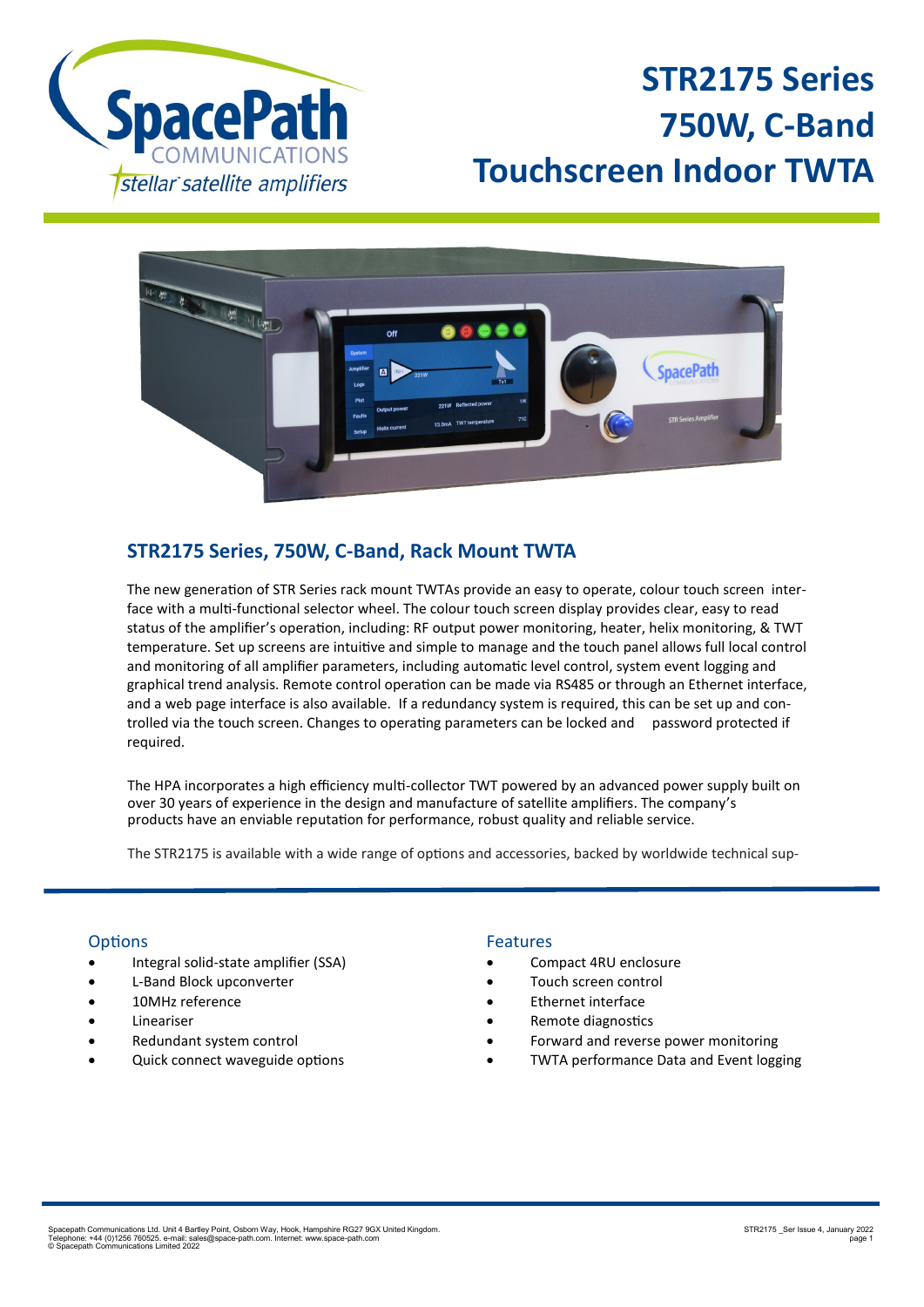

| <b>PERFORMANCE (Without Upconverter)</b>                                 |                     |
|--------------------------------------------------------------------------|---------------------|
| Frequency range:                                                         |                     |
| Standard - CC15.85 to 6.425                                              | GHz                 |
| Other frequency ranges available- see page 3                             |                     |
|                                                                          |                     |
| Output Power:                                                            |                     |
|                                                                          | W min               |
|                                                                          | W min               |
| Gain:                                                                    |                     |
|                                                                          | dB min              |
| SSG P rated - 10dB (A, D, Z option)75                                    | dB min              |
| Attenuation range (D,Z option)25                                         | dB min              |
| Gain Variation:                                                          |                     |
|                                                                          | dB max              |
|                                                                          | dB max              |
|                                                                          | dB/MHz max          |
| Gain stability 24hrs (constant drive,                                    |                     |
|                                                                          | dB max              |
| Gain stability over full operating                                       |                     |
|                                                                          | dB max              |
| Intermodulation (two equal carriers) with                                |                     |
| total output = $P$ rated $-4dB$ :                                        |                     |
|                                                                          |                     |
| Performance with linearised option, Z -26 dBc max                        |                     |
|                                                                          |                     |
| AM to PM conversion at P rated -6dB2.5                                   | °/dB                |
| Noise Power:                                                             |                     |
|                                                                          |                     |
| Receive band (3.2-4.2GHz)-150 dBW/4 kHz max                              |                     |
| Residual AM:                                                             |                     |
|                                                                          | dBc max             |
| 10kHz <f (1.5+="" <500khz-20="" f)<="" log="" td=""><td>dBc max</td></f> | dBc max             |
|                                                                          | dBc max             |
| Group delay:                                                             |                     |
|                                                                          | ns/MHz              |
|                                                                          | ns/MHz <sup>2</sup> |
|                                                                          |                     |
|                                                                          | ns p-p              |
| <b>Phase Noise:</b>                                                      |                     |
| Continuous10dB lower than IESS phase noise profile                       |                     |
|                                                                          | dBc max             |
|                                                                          | dBc max             |
|                                                                          | max                 |
| Output VSWR (non-operating)1.3:1                                         | max                 |
|                                                                          | max                 |
|                                                                          |                     |
|                                                                          |                     |

# **ELECTRICAL**

| $\mathsf{V}$ |
|--------------|
| <b>Hz</b>    |
|              |
|              |

# **MECHANICAL**

# **CONNECTORS**

| RF outputCPR137G with 10-32 UNC 2B threaded holes                  |  |
|--------------------------------------------------------------------|--|
|                                                                    |  |
|                                                                    |  |
|                                                                    |  |
|                                                                    |  |
|                                                                    |  |
|                                                                    |  |
|                                                                    |  |
|                                                                    |  |
| <b>Note:</b> Mating connectors for the mains supply, RS232, RS485, |  |
| Aux Int and WG Switch are included.                                |  |

## **ENVIRONMENTAL**

For operation outside these parameters, refer to SpacePath Communications for guidance. Operating temperature (see note 1)…………..-10 to +50 °C Derating............................................2 °C/300 m above sea level (3.6 °F/1000ft) Storage temperature.....................................-40 to +80 °C Relative humidity (condensing)……………………………...9 % Altitude: Operating..................................4.5 Km (15,000 ft) max Non-operating............................12 Km (40,000 ft) max Vibration...................BS EN 600668-2-64 test Fh, transportation Shock.........................IEC Publication 68-2-27 Part 2 test Ea, 25g EMC: EN61000-6-3:2001 (Emissions) EN61000-6-2:2001 (Immunity) FCC CFR47 Part 15B Acoustic Noise……………..………………………………………….68 dBa typ Heat Dissipation………………………………………………..1500W to duct 350W to room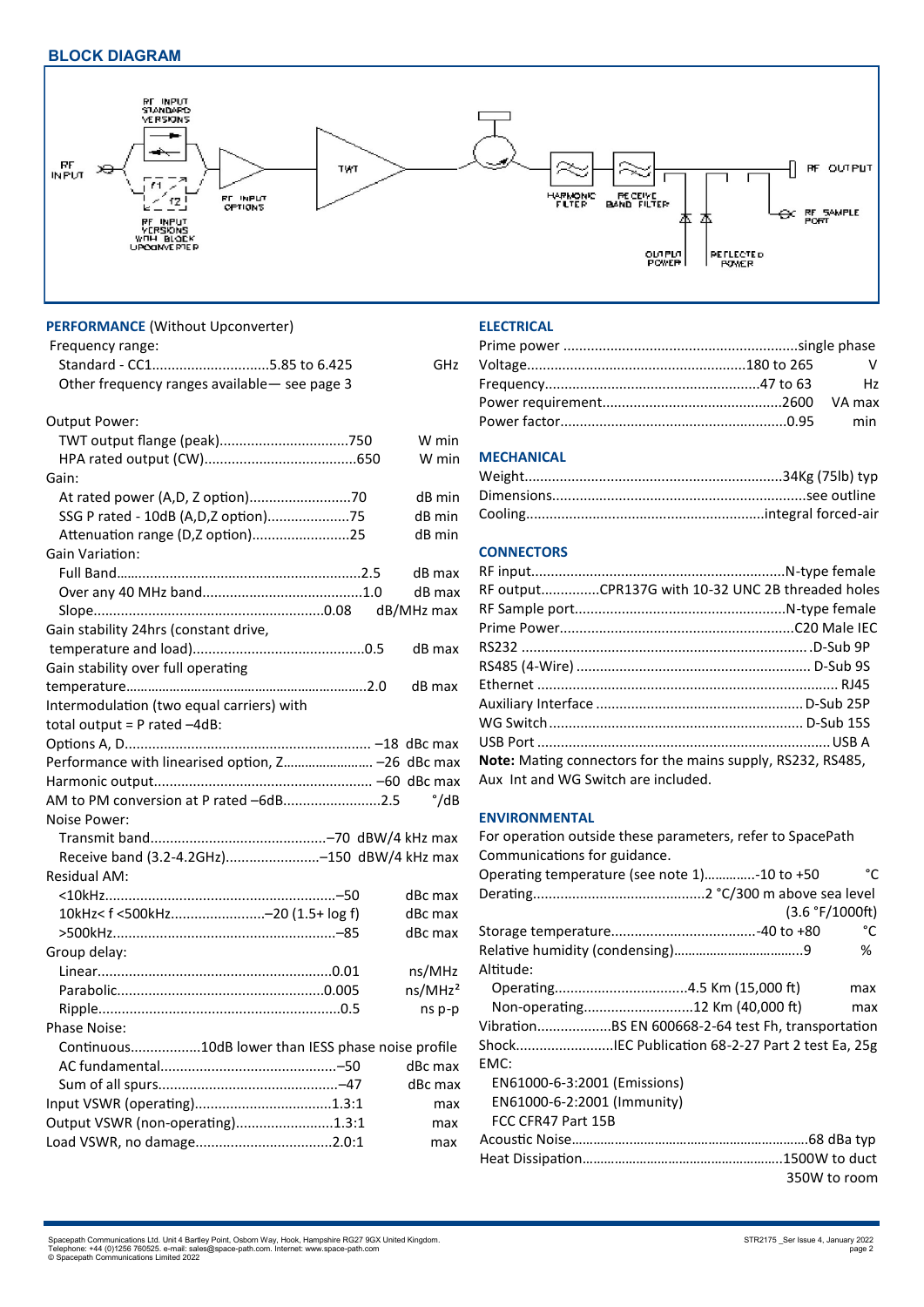# **INTERFACE**

|  | <b>Type</b>                                                                                                                            | <b>Function</b>                                                                                                                                                                     |
|--|----------------------------------------------------------------------------------------------------------------------------------------|-------------------------------------------------------------------------------------------------------------------------------------------------------------------------------------|
|  | <b>LOCAL</b>                                                                                                                           | AC Power On/Off                                                                                                                                                                     |
|  | <b>FRONT PANEL TOUCH SCREEN</b><br>(Front panel touch screen controls in-<br>clude but are not limited to the func-<br>tions opposite) | HPA State (Standby, Transmit etc)<br>Gain<br>Automatic Level Control and Go To Power<br>Configuration, single HPA, 1:1 Redundant<br>High/Low power Alarms<br>System Set Up          |
|  | <b>FRONT PANEL TOUCH SCREEN</b><br>(Front panel touch screen status in-<br>clude but are not limited to the param-<br>eters opposite)  | <b>HPA State</b><br><b>Forward and Reverse Power</b><br><b>TWT Parameters (Temperature, Voltages)</b><br>Logs and Trend Analysis<br><b>Fault Conditions</b><br><b>Elapsed Hours</b> |
|  | <b>DRY-FORM- C RELAY CONTACTS</b>                                                                                                      | <b>Summary Fault</b>                                                                                                                                                                |
|  | <b>SERIAL</b><br><b>ETHERNET</b>                                                                                                       | RS232 and RS485 (4-wire)<br>Webpage, TVN, TCP, SNMP                                                                                                                                 |
|  | <b>AUXILIARY INTERFACE</b>                                                                                                             | <b>Summary Fault</b><br><b>RF Inhibit</b><br>$+24V$ , $+15V$ Supply                                                                                                                 |
|  | <b>WG SWITCH</b>                                                                                                                       | WG Switch drives for 1:1 Redundant System                                                                                                                                           |
|  | <b>USB Port</b>                                                                                                                        | Log and Trend Analysis download                                                                                                                                                     |

# **OPTIONS**

Extensive options are offered with the STR2175 and include; integral pre-amplifiers, gain control, linearisers and block upconverters. The options are defined by adding to the base number as shown below:

#### **IN PUT BASE** PRE-AMP **OPTION NUMBER OPTION**  $\overline{R}$  $\overline{c}$  $\overline{1}$ 5 C C s  $\mathsf{T}$  $\overline{7}$  $\mathbf{1}$ D  $\cup$ **FREQUENCY OPTION**

(Consult SpacePath Communications for availability of options)

# **Frequency Options**

The following frequency options are available

| <b>Frequency Range (GHz)</b> | <b>BUC Option</b> |
|------------------------------|-------------------|
| $5.85 - 6.425$               | Yes               |
| $5.85 - 6.65$                | Yes               |
| $5.85 - 6.75$                | Yes               |
| $5.85 - 7.025$               | Yes               |
| $5.725 - 6.725$              | Yes               |
| $6.725 - 7.025$              | Yes               |
|                              |                   |

# **Pre-Amp Option**

The pre-amp option can be selected from any of the following:

- A Integral solid-state amplifier (typical SSG 78 dB)
- D As option 'A' but includes an attenuator to provide 25 dB (min) of gain control
- Z Integral lineariser that improves the linearity of the HPA,

providing a C/I of typically –26 dBc at 4dB OPBO. The lineariser also incorporates the pre-amp and gain control options. (Consult SpacePath Communications for availability)

# **Input Option**

The STR2175 can be offered with an L-Band Block Upconverter. Specify: N - Standard RF

U - L to C-Band Block Upconverter (see page 4)

### **Note:**

The upconverter requires the inclusion of the 'D' or 'Z' option. (Consult Spacepath Communications for availability)

For more information contact Spacepath Communications.